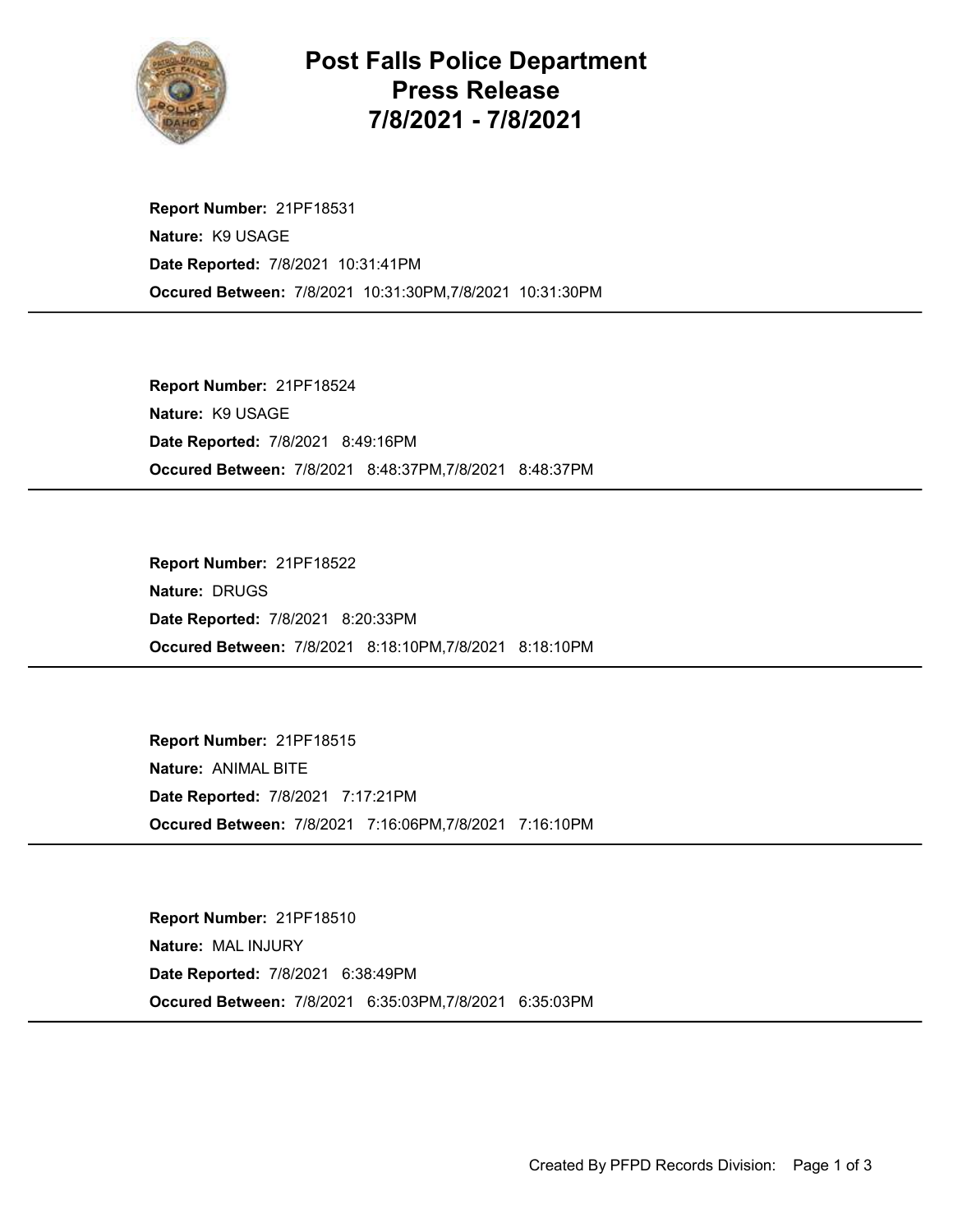Occured Between: 7/8/2021 5:07:44PM,7/8/2021 5:07:45PM Report Number: 21PF18500 Nature: ANIMAL BITE Date Reported: 7/8/2021 5:09:23PM

Occured Between: 7/8/2021 3:53:26PM,7/8/2021 3:53:26PM Report Number: 21PF18489 Nature: DVA VIOLATION Date Reported: 7/8/2021 3:55:36PM

Occured Between: 7/8/2021 3:27:48PM,7/8/2021 3:27:50PM Report Number: 21PF18484 Nature: ACCIDENT PD Date Reported: 7/8/2021 3:29:18PM

Occured Between: 7/6/2021 9:30:00AM,7/7/2021 2:30:00AM Report Number: 21PF18467 Nature: INFORMATION Date Reported: 7/8/2021 1:59:01PM

Occured Between: 7/8/2021 1:00:00PM,7/8/2021 1:07:54PM Report Number: 21PF18461 Nature: FOUND PROPERTY Date Reported: 7/8/2021 1:09:14PM

Occured Between: 7/8/2021 10:56:31AM,7/8/2021 10:56:39AM Report Number: 21PF18446 Nature: SUICIDE ATTEMPT Date Reported: 7/8/2021 10:57:27AM